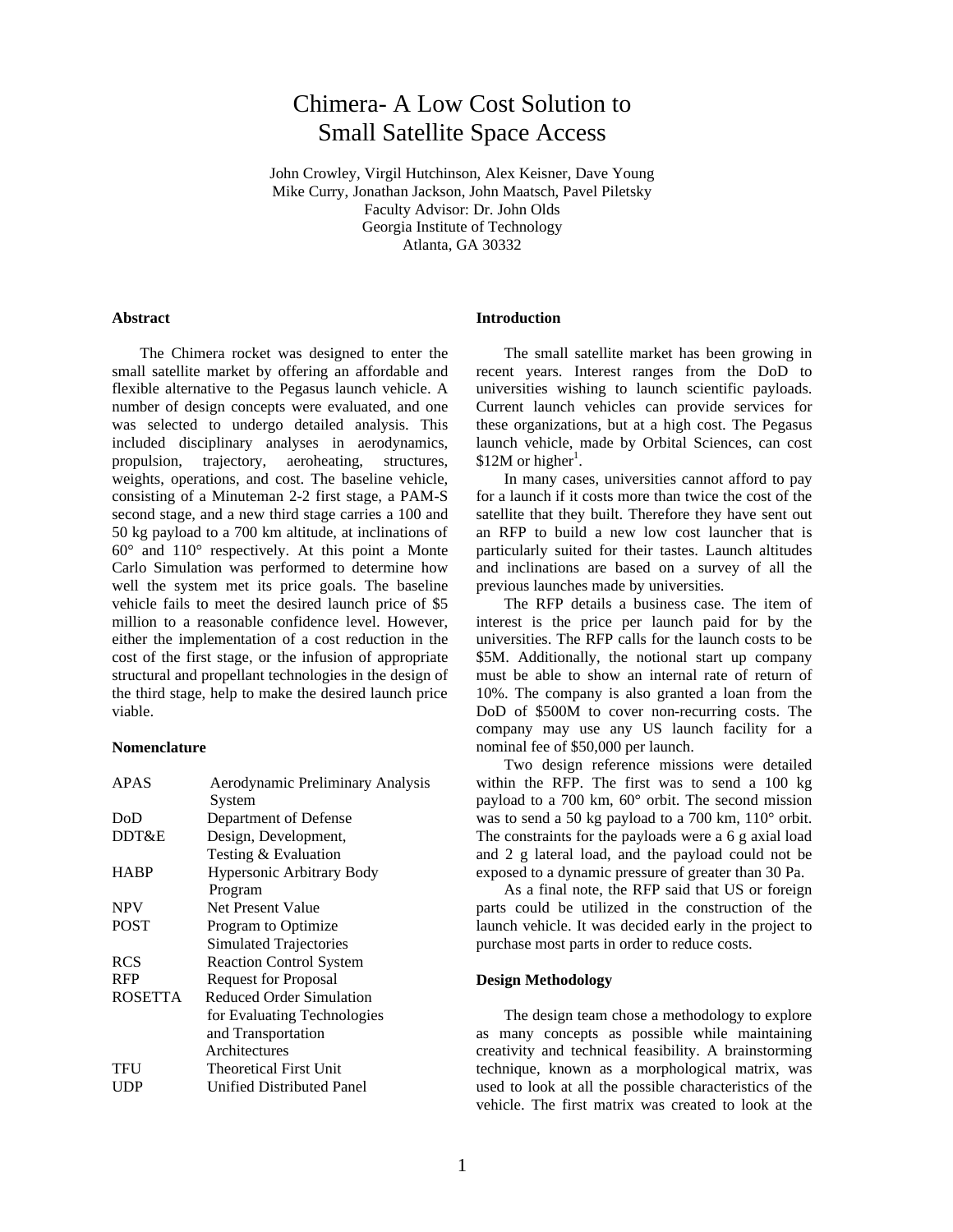subsystem components and all the possible parts that could fulfill them. The second matrix then combined, through a structured selection process, these sub systems into eleven different concepts. Table 1 shows the different types of concepts that were created through the morphological matrix.

| Table 1- System Concepts. |        |  |  |
|---------------------------|--------|--|--|
| Type                      | Number |  |  |
| <b>Balloon Assist</b>     |        |  |  |
| Air Assist                |        |  |  |
| <b>Cannon Assist</b>      |        |  |  |
| <b>MagLev Assist</b>      |        |  |  |
| Ground Launch             |        |  |  |

The design team then evaluated each of these qualitatively using TOPSIS. TOPSIS is an evaluation method used to show how close a design is to the ideal solution. The higher the closeness value of a design, the better it is. The team evaluated these 11 concepts using 19 criteria, each with a weight. These criteria and weights were developed through the use of a QFD.

The QFD maps the customer requirements and engineering characteristics through a relationship matrix. In this matrix each of the requirements and characteristics are rated as to how each affects the other based on a 1-3-9 scale. If they have a strong affect on each other (i.e. cost and weight), they are given a 9. The QFD then multiplies these numbers with the customer requirement importance values and determines a relative importance value. This importance value was used as the weighting, and the engineering characteristics were used as the criterion.

The TOPSIS analysis determined the ranking of each of these concepts. The top two designs were a 4 stage ground launch vehicle and a 3-stage air assist launch.

These vehicles were then designed and sized using the appropriate disciplines as seen in Figure 1. The data obtained from this analysis was then fed back into TOPSIS so the final two designs could be evaluated quantitatively. The initial cost estimate of the air assist launch was found to be approximately \$9.5M and the ground launch cost estimate was approximately \$10.9M. TOPSIS ranked the air assist launch as the best vehicle to use. This was confirmed by the launch price and an evaluation by the team of the designs. The air assist launch was chosen to be designed at a higher level of fidelity. The following sections outline the results of the disciplinary analyses. These analyses were performed as the following Design Structure Matrix indicates.

A probabilistic study was then performed on the design with the help of a ROSETTA model and a Monte Carlo simulation. This is detailed in the final section of the report.



*Figure 1. Design Structure Matrix.*

# **Disciplinary Analyses**

## *Aerodynamics*

The stability and modicum of lift required during the atmospheric flight of the vehicle was provided by four fins attached to the first stage of the vehicle. Due to the rocket's release from the air-assist vehicle at a high flight path angle, it was assumed that the use of a wing to provide lift for pull-up was not required. Each of the four fins is 1.38 meters in length, has an area of  $0.679$  m<sup>2</sup>, and is arranged at 35 degrees from the center neutral axis. This asymmetric arrangement of the fins allowed for a small increment of lift to be provided to the rocket along with providing stability through the first stage of flight.

The Aerodynamic Preliminary Analysis System (APAS), a combination of three individual programs, was utilized in performing the aerodynamic analysis of the vehicle. APAS was used to define the vehicle geometry at each stage of flight and initialize the analysis runs, which were based on altitude, velocity, and angle of attack. After defining the geometry and analyses, the Unified Distributed Panel (UDP) program performed the subsonic and supersonic aerodynamic analysis and the Hypersonic Arbitrary Body Program (HABP) was used to conduct the hypersonic analysis. UDP's analysis is based on slender body theory and source and vortex panel methods while HABP's analysis is based on impact theory. Aerodynamic analysis was only performed on the vehicle configuration from launch to payload fairing separation because all aerodynamic coefficients were constant above an altitude of 100  $km<sup>3</sup>$ .

The resulting data from the aerodynamic analyses showed that during subsonic and sonic flight, the fins have a lift coefficient of 0.175, which indicates their provision of a small increment of lift to aid in the pull-up of the rocket. The variation of zero-lift drag coefficient with Mach number for the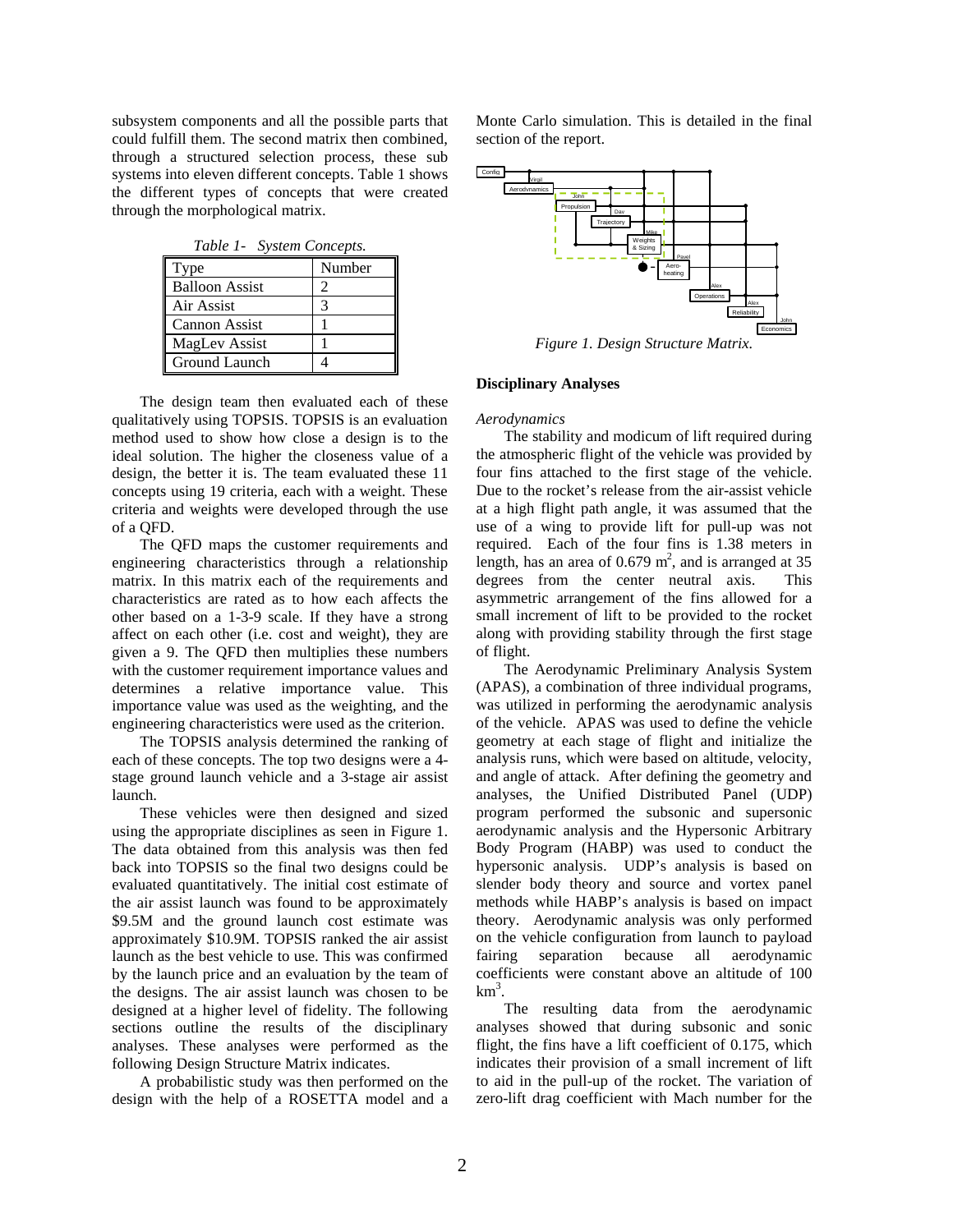

aerodynamic performance of the vehicle provided by APAS is shown in Figure 2.

*Figure 2. Variation of zero-lift drag coefficient with Mach number.*

# *Propulsion*

Even so, buying pre-existing stages and developing as little as possible is the surest way to reduce costs and uncertainty, and thus increase the chances of reaching the price goals set forth in the RFP. Therefore, the first two stages were set as existing solid rocket motor stages, and only the third stage was designed. Because all analyses indicated that the thrust and burn time necessary for the third stage were small, it would cost relatively little to design.

Cost remains the overriding factor in the design process, and the motor was designed accordingly. The third stage motor has a simple spherical casing made of affordable and readily available steel. For ease of manufacturing, the nozzle was set as a 15 degree half cone with carbon/carbon construction. As will be seen, this resulted in a relatively long nozzle; however, other aspects of design, such as the payload fairing design, were not significantly affected by this decision.

The mass of propellant for the third stage was used to size the spherical casing. The thrust and mass flow rate required determined the burn time, and combined with the burning rate the propellant thickness was calculated. To keep the thrust fairly constant, the casing was sized double the propellant thickness to leave a lot of empty space in the middle of the motor. The motor characteristics are summarized in Table 2.

# *Performance*

The trajectory for Chimera was sized using the design reference missions. To model the trajectory of Chimera from air drop to orbit, POST was used. POST, the Program to Optimize Simulated Trajectories, is a three degree of freedom code written by Lockheed Martin and NASA<sup>3</sup>. As noted

above, both the first two stages as well as the air launch aircraft will be existing flight hardware to limit costs.

| $1000 - 4$             | $\mathcal{L}$       |
|------------------------|---------------------|
| <b>Thrust</b>          | 2669 <sub>N</sub>   |
| Isp                    | 295 sec             |
| <b>Burn Time</b>       | 33.4 sec            |
| Exit Area              | $0.152 \text{ m}$ 2 |
| <b>Expansion Ratio</b> | 50                  |
| <b>Propellant Mass</b> | $30.8$ kg           |
| <b>Motor Mass</b>      | $6.63$ kg           |
| <b>Motor Volume</b>    | $0.0195$ m3         |

*Table 2 – Specification of Third Stage Motor.*

A list of nine possible aircraft was compiled with the flight envelope of each aircraft. From this list three separate aircraft were chosen that seemed to cover the entire flight regime that is to be investigated. These aircraft are compiled in Table 3. From these three and an initial investigation of trajectories in POST it was determined that the B-52 resulted in an appropriately sized rocket (to fit beneath the aircraft). To choose the stages a comprehensive list of available US solid rocket engines was compiled and acceptable combinations (size and cost compatible) were run in POST.

*Table 3- Aircraft Summary.*

|         | Payload | Ceiling | Velocity |
|---------|---------|---------|----------|
|         | (kg)    | (m)     | (m/s)    |
| $B-52$  | 19320   | 15150   | 290      |
| $F-15E$ | 11136   | 20000   | 840      |
| SR-71   | 22250   | 26000   | 900      |

The final weight was set as a constraint so that each converged rocket would always meet the required payload mass. POST was also allowed to choose the duration of the ballistic coast between the  $2<sup>nd</sup>$  and  $3<sup>rd</sup>$  stages. Minimizing the size of the third stage minimizes the overall cost of the deigned rocket and therefore was the evaluation criteria for each design. From this analysis it was found that the Minuteman 2-2  $1^{st}$  stage with a PAM-S  $2^{nd}$  stage results in a very small third stage and therefore the cost of that stage would be minimized. Figure 3 shows the Chimera and Table 4 summarizes the Chimera's characteristics. The result of the trajectory profile is given in Figure 4. The figure depicts the different stages of the rockets trajectory.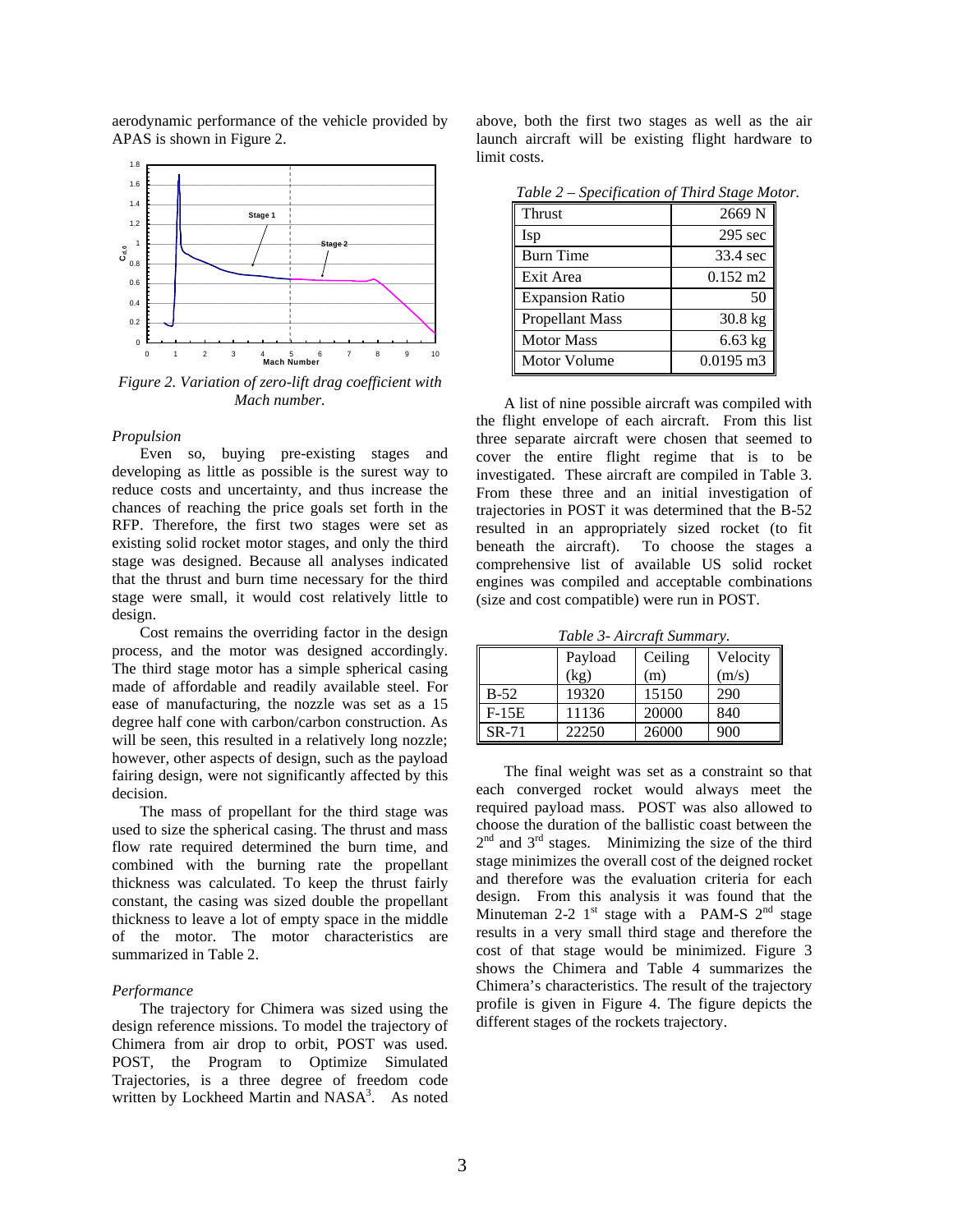

*Figure 3- Vehicle Breakdown on Chimera.*

|  | Table 4- Performance Summary of Chimera. |  |  |  |
|--|------------------------------------------|--|--|--|
|--|------------------------------------------|--|--|--|

|                           | Stage 1           | Stage 2                 | Stage 3                 |
|---------------------------|-------------------|-------------------------|-------------------------|
|                           | Minuteman 2-2     | PAM-S                   | <b>UTAH 2003</b>        |
|                           | (MM SR-19)        | (Star 48)               |                         |
| <b>Dimensions</b>         |                   |                         |                         |
| Length                    | $4.12 \text{ m}$  | 2.00 <sub>m</sub>       | $1.64 \text{ m}$        |
| Diameter                  | $1.33 \text{ m}$  | $1.22 \text{ m}$        | $0.54$ m                |
| <b>Mass</b>               |                   |                         |                         |
| <b>Propellant Mass</b>    | 6237 kg           | 1962 kg                 | 30.86 kg                |
| <b>Gross Mass</b>         | 7032 kg           | 2182 kg                 | 37.50 kg                |
| <b>Structure</b>          |                   |                         |                         |
| <b>Type</b>               | N/A               | monocoque               | N/A                     |
| Case Material             | 6Al-4V titanium   | titanium                | steel                   |
| <b>Propulsion</b>         |                   |                         |                         |
| Propellant                | ANB-3066          | <b>HTPB</b>             | <b>HTPB</b>             |
| <b>Average Thrust</b>     | 268 kN            | 66.7 kN                 | $2.67$ kN               |
| $I_{sp}$                  | 287.5 sec (vac)   | $288 \text{ sec}$ (vac) | $295 \text{ sec}$ (vac) |
| <b>Chamber Pressure</b>   | N/A               | 39.7 bar                | 37.9 bar                |
| Nozzle Expansion Ratio    | N/A               | 54.8:1                  | 50:1                    |
| <b>Staging</b>            |                   |                         |                         |
| Nominal Burn Time         | 65.54 sec         | 87.1 sec                | 33.4 sec                |
| <b>Shutdown Process</b>   | burn to depletion | burn to depletion       | burn to depletion       |
| <b>Staging Separation</b> | spring ejection   | spring ejection         | spring ejection         |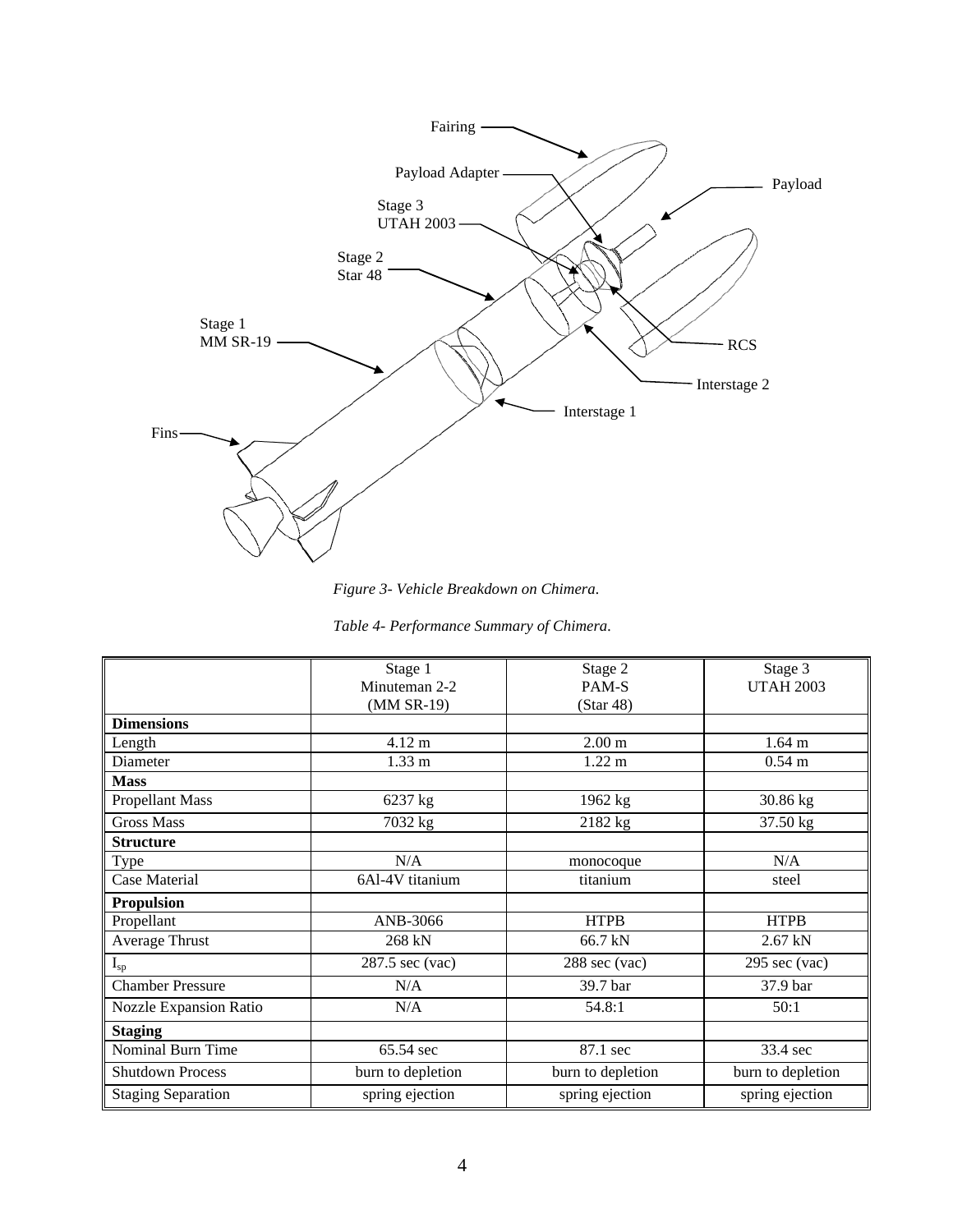

*Figure 4- Mission Profile.*

For economic reasons it does not make sense to build two different rockets for each of the DRMs, since both comprise similar missions. Therefore it is necessary to determine which mission requires the largest rocket and design Chimera for that mission. After both DRMs were simulated in POST the 100 kg to a 60 degree inclination resulted in the largest rocket, therefore it would be used as the reference mission. A second POST deck was then created to run the Chimera 60 degree inclination design to the 110 degree inclination DRM. Therefore the same rocket will fly a trajectory that gives the most payload weight. A summary of the results is included as Table 5.

*Table5- Performance Summary of Chimera*

| Desired Inclination | $60^\circ$ | $110^\circ$ |
|---------------------|------------|-------------|
| Gross Mass (kg)     | 9507       | 9457        |
| Payload (kg)        | 100        | 50.19       |

Figures 5 and 6 show graphs of the rockets' velocity and altitude as a function of time. To achieve the ideal trajectory to the 110 degree inclination the drop was conducted at a latitude of 70 degrees, while the 60 degree rocket was dropped at a latitude of 55 degrees. These different launch latitudes account for the different inertial velocities of the drops. The coast between the second and third stage is a very long ballistic trajectory where Chimera is trading velocity for altitude. This continues for almost a thousand seconds until the altitude is almost to the correct orbit. The third stage then fires to achieve the proper velocity to maintain a circular orbit.

The velocity plot for Chimera is somewhat deceptive. It seems that the 110 degree inclination

trajectory has a greater velocity than the 60 degree trajectory at launch. The actual airspeed of the B-52 is the same, but the latitude of the drop is different.



*Figure 5. Inertial Velocity vs. Time for Chimera Trajectory.*



*Figure 6. Altitude vs. Time for Chimera.*

*Interstage Design*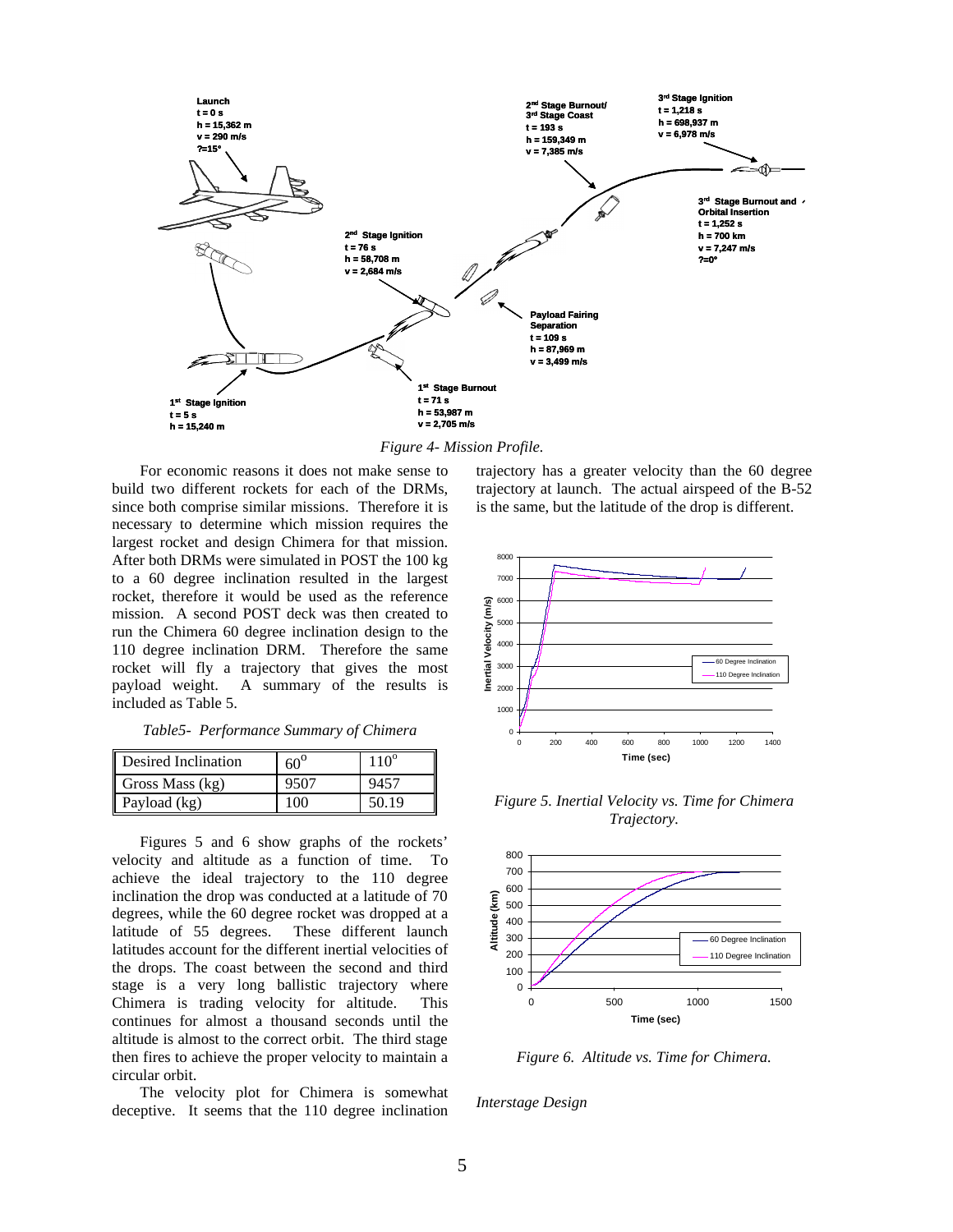The key requirement in the design of the interstages is that they must be able to withstand structural loads of up to 5 g's which represents the maximum theoretical acceleration of the vehicle. There are also several secondary requirements that were considered in the design process. Since the overall goal was to minimize the cost of the vehicle it was important that the interstages be lightweight. Any unnecessary weight would also take away from potential payload carrying capacity. It was also desirable to keep the design simple. Design simplicity results in reduced cost.

In the beginning of the design process three geometrical concepts were considered for the interstages. Those concepts were the straight wall cylinder, the I-beam reinforced cylinder and the corrugated cylinder. Several materials were also considered, namely, aluminum, titanium, graphite epoxy, and steel. To evaluate all the possible combinations of shapes and materials more rapidly, finite element analysis (FEA) was used to determine their structural rigidity.

By analyzing the stress in the parts it was possible to determine how thick the walls of each design would have to be in order to withstand the applied loading. This was used to determine the overall weight of each interstage concept. An example of a Von Mises stress contour plot for one of the concepts is shown in Figure 7 below.



*Figure 7 – Von Mises Stress Plot.*

The final design was selected as the corrugated cylinder constructed with graphite/epoxy. This design maximized strength while minimizing weight. The total weight of the two interstages was 140 kg. The analysis also shows that the design will not fail at loads below 6 g's. It should also be noted that the structure might withstand much higher load because the points of high stress in this interstage design

occur at very localized points. It is possible that under higher loads while there would be localized permanent deformation of the part but would not result in catastrophic failure.

# *Payload Adapter*

The structure to mount the payload to the RCS atop the third stage booster is an aluminum monocoque conical shell. For the 60 degree inclination payload configuration, the adapter has a lower diameter of 1.00 m (so that it fits within the payload fairing), an upper diameter of 0.25 m, and a height of 0.25 m. The upper diameter is modified to 0.50 m for the 110 degree inclination payload configuration. The conical form of this structure is designed to withstand the high axial and lateral loads during the boost phase. Utilizing the properties of composites with this type of structure allows for a high-strength, weight efficient adapter design<sup>4</sup>. The thickness of the aluminum for the shell is calculated from a spreadsheet based upon the input of the payload mass, payload configuration, and the loads experienced during the boost phase.

The payload attaches to the separation plane atop the adapter with a Marmon clamp. The separation joint within the Marmon clamp is a continuous ring held together by an annular clamp<sup>4</sup>. The release of clamp tension allows the joint to separate, and springs then convey a small increment of velocity onto the payload. After the payload separates, the booster maneuvers to prevent accidental collision<sup>4</sup>.

# *Payload Fairing*

The payload fairing is made out of alternating layers of graphite/epoxy and aluminum. The material was selected by considering cost, weight, strength, and thermal properties. The materials examined were carbon composite (CC), aluminum and graphite/epoxy. Even though the CC fairing has better thermal properties and would not need any thermal protection system (TPS), the costs for design and production of CC fairings are very high relative to the other options considered.

The conventional aluminum structure would require a lot of TPS to withstand the thermal loads on the fairing and weight around three times more than CC or graphite/epoxy. The graphite/epoxy fairings cost as much as conventional aluminum ones and possesses better weight and strength properties.

The weight of the fairing was estimated by using payload fairing area to weight fraction established from the trade study done on current payload fairings for different vehicles made out of CC or graphite/epoxy. The mass of the fairing is estimated to be 28.35 kg. The diameter is 1.2 m with a height of 3 m.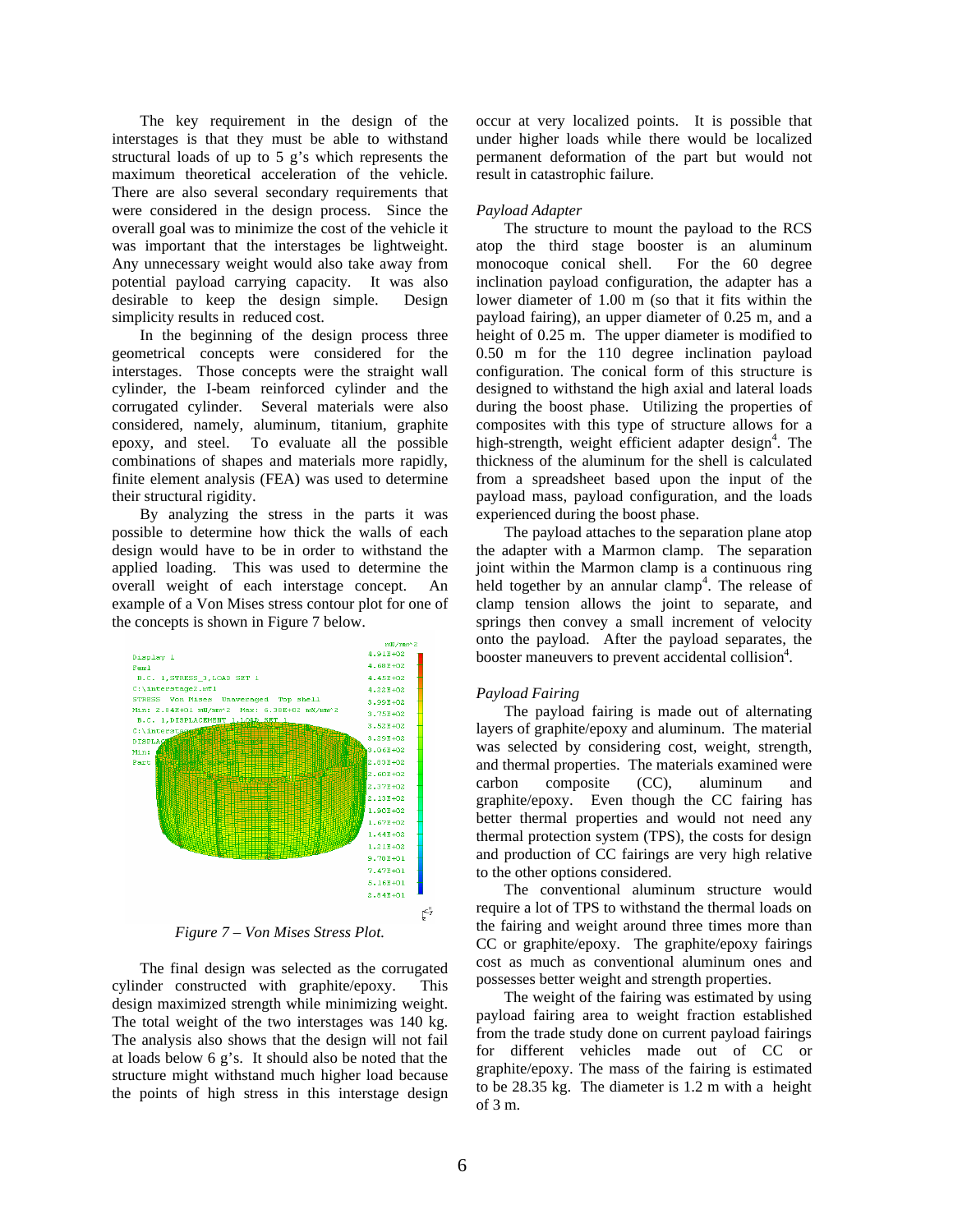## *Aeroheating Analysis and TPS*

The aero and thermodynamic effects on the nose, fins leading edges and rocket body due to the vehicle's flight through the atmosphere were calculated using the MINIVER engineering methods aeroheating code<sup>5</sup>. This code is based on impact theory and Reynolds analogy, extrapolated skin friction point-to-point correlation.

The final Chimera launch vehicle design was analyzed using trajectories for the 60 and 110 degree orbits and launches from three different aircrafts: B-52, SR-71 and F-15. The results for all three airplanes showed that the max heat rates, pressure loads and temperatures occurred at altitudes of around 51.8 km and Mach numbers around 8. The peak temperatures at the nose ranged from 1144 to 1311 K; therefore the aeroheating scenario did not play a major role in the airplane selection. The results from MINIVER were verified with the heating rates calculated in POST and using Chapman's equations for redundancy.



*Figure 8 – Temperature Contour.*

Figure 8 shows the distribution of peak temperatures around the fairing for a worst case scenario of 60 deg orbit launch from B-52 (final choice).

The distributions of pressure and heating on the vehicle were evaluated to establish TPS design guidelines. The  $1<sup>st</sup>$  and  $2<sup>nd</sup>$  stages of the Chimera did not necessitate any TPS application due to the titanium casings which retain their structural integrity at a temperature of 625 K. The nosetip and leading edges of the fins are subject to much higher magnitudes of the stagnation pressures and heat fluxes and must be thermally insulated from the frame.

Based on the aeroheating analysis, candidate TPS materials were selected to accommodate the maximum radiation equilibrium temperatures. Three concepts for the TPS were evaluated during the design process. These systems included three mature, present-day materials. The driving requirements for the TPS selection were the cost of the system and the weight limitations. From the trade study done on the three materials the conclusion was made that Lockheed Martin-produced Ma-25 sprayable ablator can fulfill the needs for the lowest cost. The total TPS weight for the 60 degree orbit launched from the B-52 is 57 kg.

#### *Weights*

Once the different contributing structures of Chimera were designed they were compiled into a complete weights sheet. This sheet was used to integrate the weights for the interstage FEA, the third stage propulsion design, the payload adapter, as well as the TPS and fairing analysis. The sheet also approximates such systems as avionics, subsystems, and propellant losses using Mass Estimating Relationships (MERs) for expendable launch vehicles.

These MERs are curve fits of existing subsystem weights that can be used to approximate the weights of the Chimera systems. A spin stabilization system is also approximated in the weights sheet. This system is a Nitrogen cold gas RCS system which is used to spin up the payload as well as the payload adapter for stability. This was approximated using historical data. A ten percent margin was also included into the design mass for the third stage. This is to accommodate any growth in the rocket due to unforeseen errors in the approximations or changes in the mission.

#### *Operations*

In order to analyze the operations costs associated with the ground and flight operations of Chimera, OCM-COMET was used<sup>6</sup>. OCM-COMET uses a series of user prompts to input the characteristics of a launch vehicle. Using the user inputs and historical data, labor crew sizes (or head counts) dependent upon flight rates were calculated and are outputted from the COMET model. The outputs from COMET, along with more user inputs go into OCM to result in final ground and flight operations costs, which are also dependent on flight rate.

After obtaining the characteristics of Chimera from preceding analyses, the many user prompts in COMET (e.g. General Information, Upper Stage(s) Description, Cross Training Effects, etc.) were completed, and head counts of 26 people for ground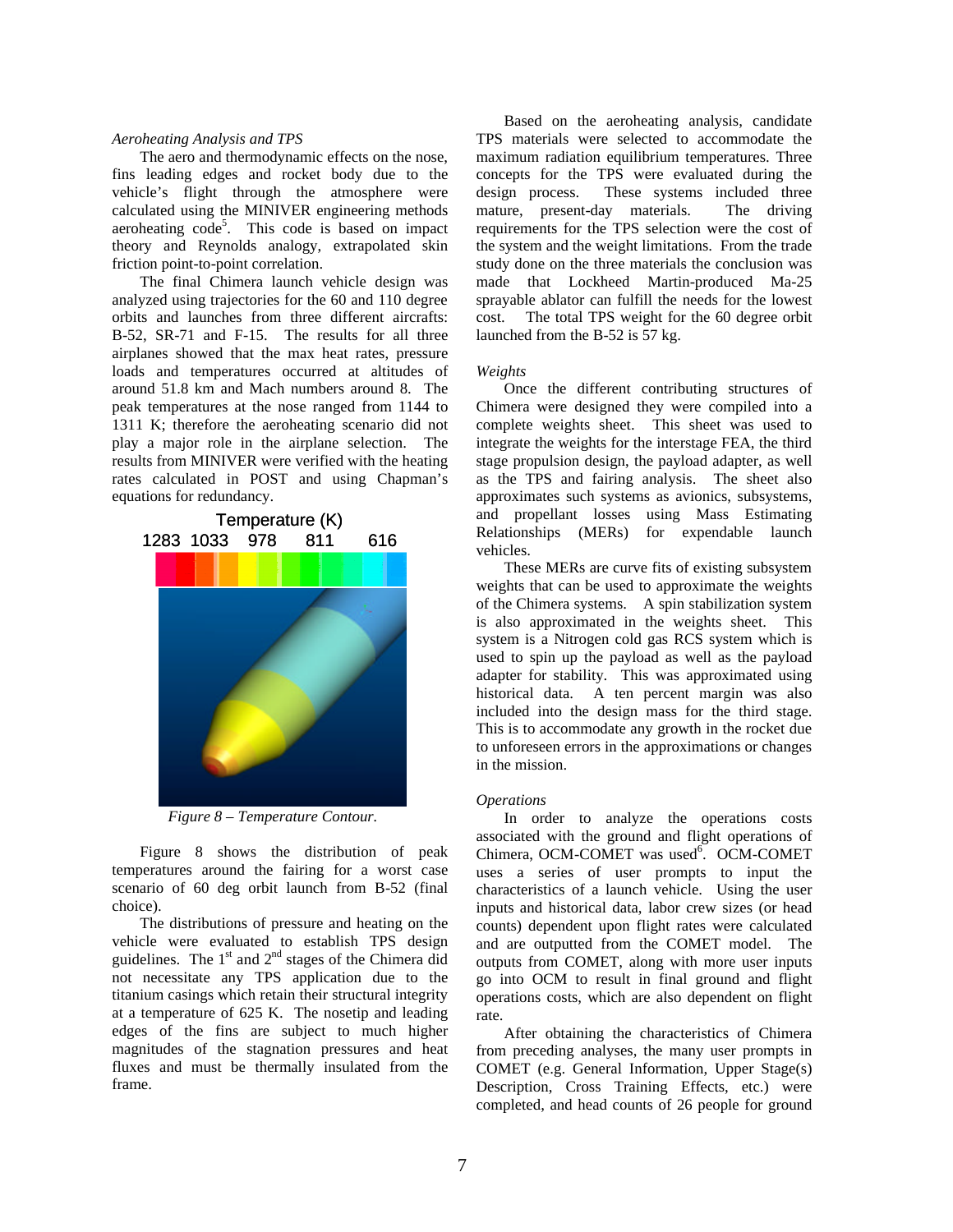operations and 19 people for flight operations were found (assuming a baseline flight rate of 6 flights per year). Once the head counts were gained from COMET, they were inputted in the OCM model along with a standard encumbered salary per employee of \$150,000 per year, and percentage factors for supplies and materials (10% for ground operations, 5% for flight operations). With the historically-based complexity factors for flight operations (resulting in a cost adjusted head count) built into OCM, this resulted in an operations cost of \$1.45 M per flight, or \$8.7 M per year was found at a rate of 6 flights per year.

However, since Chimera is an air-assisted launch vehicle, aircraft operations costs had to be added to the outputs of OCM-COMET to come up with a total operations cost for the launch vehicle. The cost of operations of a B-52 was estimated at \$25,000 per flight for use in the launch of Chimera<sup>7</sup>. . A breakdown of all of the operations costs can be seen in Table 6. A reliability study was also performed and it was found that the overall vehicle reliability was 96.0%.

*Table 6 – Operations Costs Breakdown.\**

| <b>Flight Rate</b>       | 4      | 6      | 8       | 12      |
|--------------------------|--------|--------|---------|---------|
| Ground Ops               | 24     | 26     | 30      | 32      |
| Flight Ops HC            | 19     | 19     | 20      | 21      |
| <b>Total HC</b>          | 43     | 45     | 50      | 53      |
| Ground Ops<br>Supplies   | \$0.36 | \$0.39 | \$0.45  | \$0.48  |
| Ground Ops Labor         | \$3.60 | \$3.90 | \$4.50  | \$4.80  |
| Ground Ops Total         | \$3.96 | \$4.29 | \$4.95  | \$5.28  |
| FlightOpsSupplies        | \$0.21 | \$0.21 | \$0.23  | \$0.24  |
| Flight Ops Labor         | \$4.20 | \$4.20 | \$4.65  | \$4.80  |
| Flight Ops Total         | \$4.41 | \$4.41 | \$4.88  | \$5.04  |
| Aircraft Ops Cost        | \$0.10 | \$0.15 | \$0.20  | \$0.30  |
| <b>Total Annual Cost</b> | \$8.47 | \$8.85 | \$10.03 | \$10.62 |

\* All dollars in US M\$ 2003

#### *Cost Estimation*

Cost estimation of the manufactured parts was accomplished through the use of NAFCOM 99. NAFCOM 99 uses a historical database to estimate costs based on weight. Particularly, to calculate the cost of a part, a specific analogy to historically similar items was created. As an example, to calculate the costs of the interstages, the Saturn II and the Saturn IV-B interstages were chosen as data points. The program then creates a curve fit for the data points selected. The weight of the item is then entered as a parameter.

The cost data returned by NAFCOM includes several sub-costs. These contain manufacturing, materials acquisition, labor, overhead, and system integration costs. Additionally, items can have a DDT&E and TFU complexity factor applied, system test hardware can be added, and a learning curve rate can be applied.

The baseline costs for the parts had a TFU complexity factor of 1, and a DDT&E factor of 0.7. Table 7 shows the costs of the four items being manufactured. The payload adaptor was included as part of the last stage. The total system integration costs given by NAFCOM for all of these was \$3 M 2003.

|              | Weight<br>(kg) | DDT&E<br>(SM) | TFU<br>(SM) |
|--------------|----------------|---------------|-------------|
| Last Stage   | 57             | 29.49         | 3.25        |
| Interstage 1 | 100            | 3.79          | 0.62        |
| Interstage 2 | 40             | 2.29          | 0.33        |
| Fairing      | 109            | 10.66         | 0.67        |

*Table 7 – DDT&E and TFU Costs.*

The costs of the PAM-S and Minuteman II-2 stages were estimated by using NAFCOM to determine a TFU cost. A learning curve rate was then applied and the cost after several thousand units was determined. The total came out to \$1.25 M for the Minuteman II-2 and \$1 M for the PAM-S.

#### *Production Schedule*

The customers of Chimera desire availability, which means a readiness to be launched within thirty days of notification or intent to launch. This requires some form of Just-In-Time service. To accommodate this, production would begin 2 years in advance, and the amount of production would depend on the estimated demand. A large finished goods inventory would be maintained and as items are needed they would be pulled from storage.

The flight rates that were explored coincided with the flight rates looked at by operations, that is from 4 to 12 flights per year. The design team felt that any fewer flights and the required price per flight would not be met, and any more than 12 flt./yr. would be more than maximum market demand.

The production/buying schedule was set up to handle the maximum number of units that would be manufactured or bought. That is up to a total of 360 units per part. A learning curve was applied to the production schedule at a rate of 80% as baseline.

The total cost per year was tabulated as a function of both flight rate and program year. This table was then summed up to create a total life cycle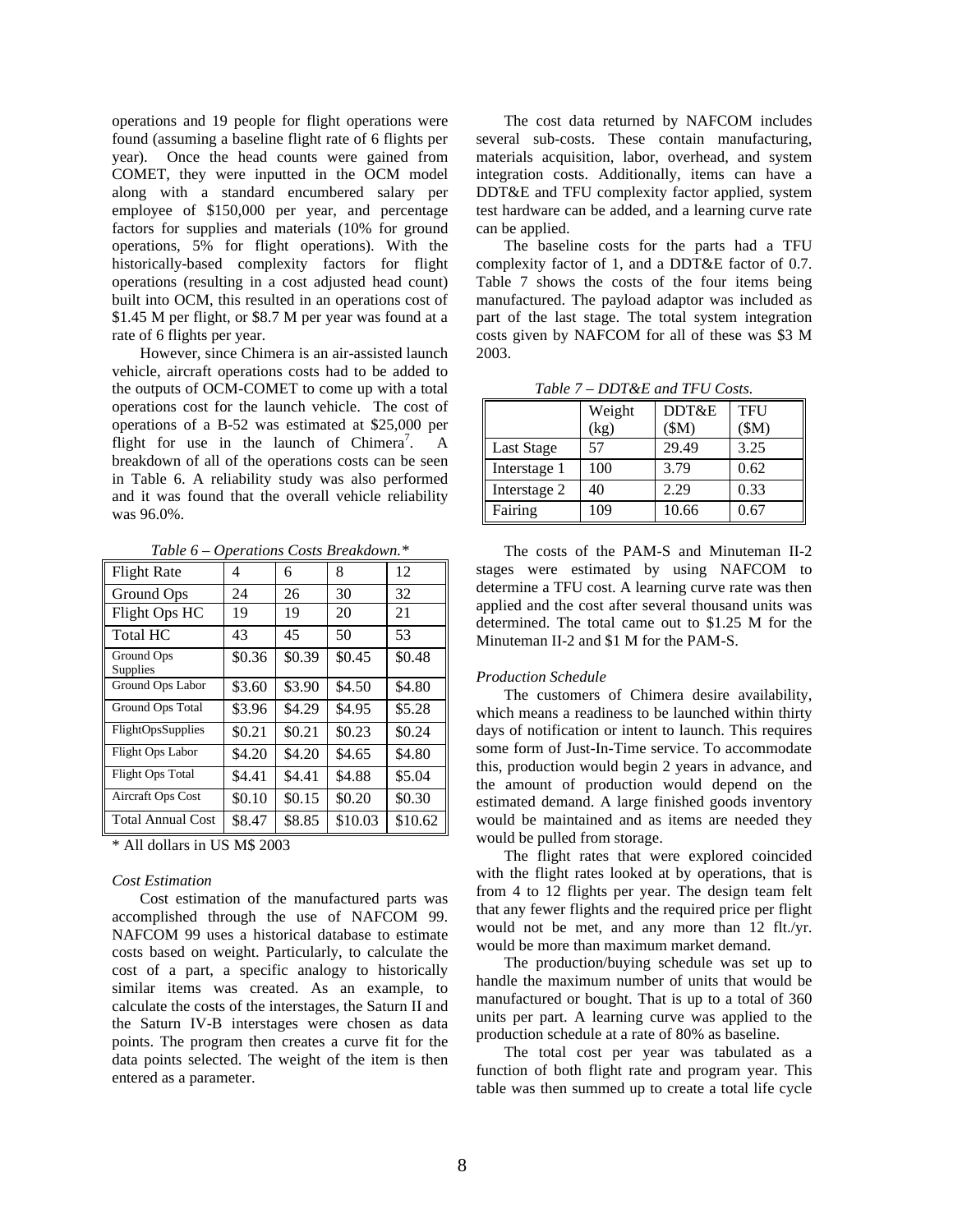cost of production and procurement as a function of total program years and flight rate.

## *Business Case Analysis*

The business case analysis was created as an Excel worksheet to solve the price per flight based on a required NPV. The total cost of procurement and production was taken from the production schedule and present worth factor was applied to place it in 2003 dollars. The present worth factor used a discount rate of 10% as that was what was called for in the RFP.

DDT&E costs were summed up also, the total coming out to \$46.23 M. This was considered part of the non-recurring costs. Additionally, the cost of constructing facilities was included in this pricing structure. It was determined that the total nonrecurring costs were consistently significantly lower than the \$500 M given by the DoD. This allowed the team to ignore non-recurring costs within the data model as it is all paid for by the grant.

The operations cost was passed to the business case as a total cost per year dependent on flight rate. Since this cost is the same every year for the duration of the program, a uniform series present worth factor, as seen in Eq. 1, was applied that took into account program duration and discount rate to obtain the NPV for operations. These three items were summed up to obtain the NPV for costs.

$$
T_{U,P,i,n} = \frac{[(1+i)^n - 1]}{i(1+i)^n}
$$
 Eq. 1

The revenue per year was determined by multiplying together the cost per flight and the flights per year. A uniform series present worth factor was applied to this as well. The NPV was calculated by adding together the costs and the revenue present values.

The business case analysis was designed to determine the cost per flight in order to reach a particular NPV (required NPV). The baseline required NPV set by the design team was zero or break even. Excel's SOLVER method was utilized to optimize the price per flight until the difference between the real NPV and required NPV was zero.

A full factorial analysis of total program years and flights per year was conducted to see how the price reacted. The TFU complexity factor was set to 100%, the learning curve rate was set at 80%. Figure 9 shows the results of that study.

This study shows several different trends and facts. The first of course is that the highest price, associated with the lowest flight rate and fewest number of program years, is just over \$13M. The

lowest cost per flight, at maximum flight rate and program years, was \$7.5M. This is \$2.5M above the desired price.



*Figure 9. Business Case Analysis.*

There are two trends of importance; these are the marginal cost improvements for both flight rate and program years. Marginal cost is simply the change in cost for an additional "unit" where unit here means flight rate or program year. After 15 years, the marginal cost improvement levels out, and not much price improvement is obtained, therefore trade offs can be made as to how long the company should continue. The same trend can be seen in flight rate as the delta in price between 8 and 12 flights per year is only half as much as between 4 and 8.

## **Probabilistic Design**

Once the design reference missions have been fully designed and optimized it is necessary to probabilistically assess the viability of the Chimera rocket. To do this a design code had to be created that could be manipulated quickly to assess the effect of different noise variables and changing technologies on the performance and economics of the Chimera. To do this a Reduced-Order Simulation for Evaluating Technologies and Transportation Architectures model (ROSETTA model) was created. This ROSETTA model is a compilation of the different disciplinary analyses using metamodels of each analysis to achieve a fast approximation of the design disciplines using a reasonably available code (Microsoft Excel).

Two of the most difficult analyses to create a metamodel for were the high fidelity legacy codes such as POST and NAFCOM. To create a metamodel of POST a design of experiments (DOE) was conducted to analyze the effects of changing the thrust and altitude of launch on the design. These results were then fit into a Response Surface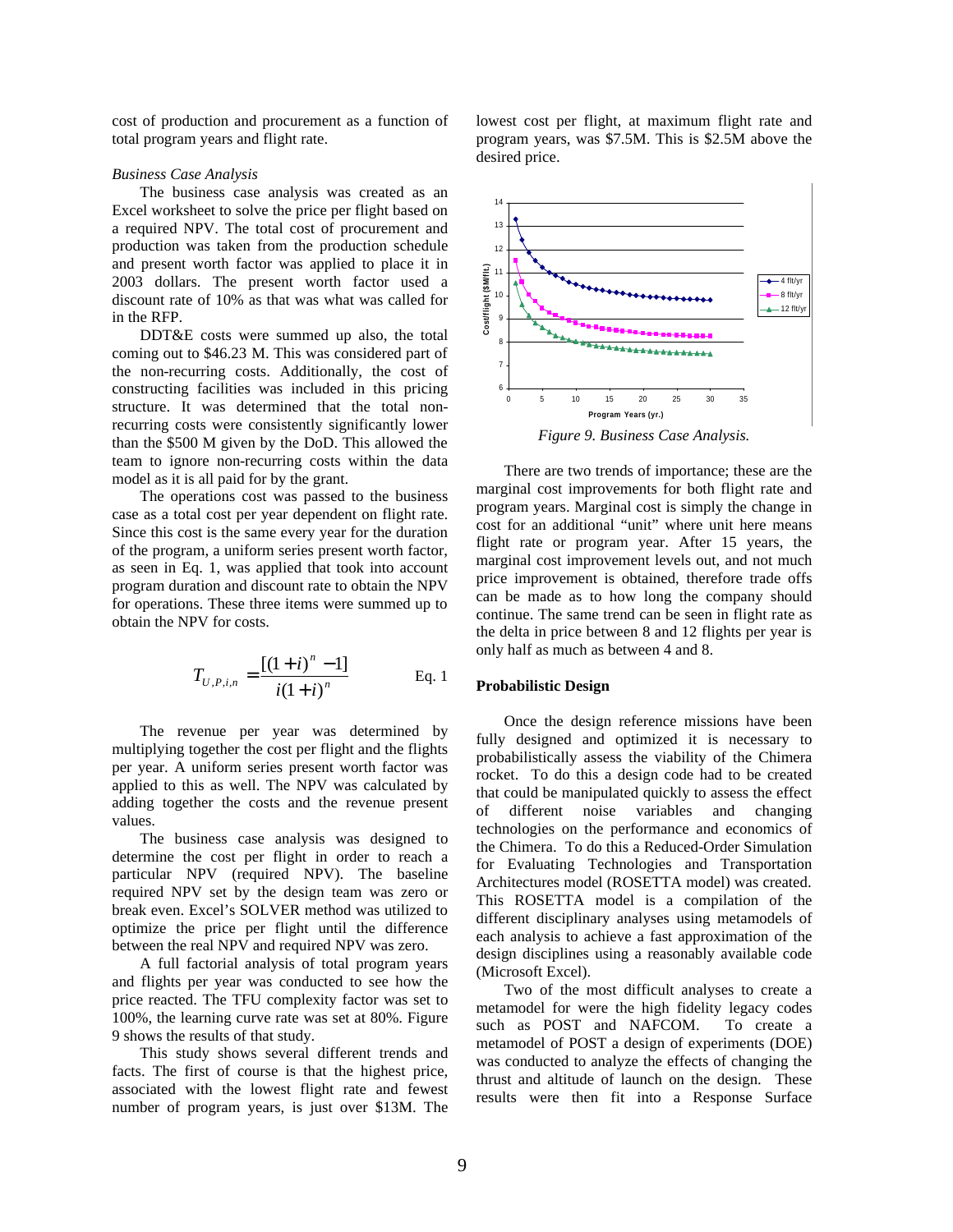Equation (RSE) that can be manipulated quickly. The RSE fit the data to at least an  $R^2$  value of 0.9999. With this curve fit of altitude of launch and thrust, the modified rocket equation was used to manipulate the launch velocity (of the three different aircraft) and the Isp of the third stage. This analysis produces a mass ratio necessary for the third stage. This necessary mass ratio is then passed to the weights sheet.

The weights sheet is very similar to the compilation weights sheet used in the point design, where each sub-discipline of weights is calculated and then compiled on to one sheet. The main difference is that this sheet will manipulate the payload until the mass ratio calculated for the third stage is equal to the mass ratio required by the trajectory. When this is complete the performance aspects of the design are closed and an economic analysis is conducted based upon the operations, costing, and economics sheets created for the point design. A screen shot of the Input & Output page of the ROSETTA model is included as Figure 10.



*Figure 10: ROSETTA model.*

#### **Monte Carlo Simulation**

Once the ROSETTA model was created, the capability to rapidly and parametrically explore the deterministic design space was available. In order to determine confidence in the results gained from the ROSETTA model, a Monte Carlo Simulation (MCS) was performed. Monte Carlo Simulation is a method for predicting the uncertainty in an output, given a set of inputs. Normally, MCS is very inefficient due to the large number of cases which must be run to produce an accurate result. The ROSETTA model is the ideal tool for conducting multiple cases in a relatively short period of time. In this case, the program Crystal Ball was used to facilitate the  $MCS<sup>8</sup>$ . Crystal Ball is a Microsoft Excel-based macro that provides MCS functionality. All simulations were performed on Intel Pentium 4 processor-based PCs.

The Monte Carlo Simulation process is described in Figure 11. Monte Carlo Simulation involves setting ranges over a variable, which can then be randomly varied over that range. Each variable is given a range and a type of probability distribution for the variable to be based upon. For the purposes of this analysis, only uniform and triangular distributions were used. By varying the appropriate number of variables and recording the resulting outputs from the ROSETTA model, a Probability Density Function (PDF) was created. This distribution describes the history of all cases run by the MCS. A Cumulative Distribution Function (CDF) can then be calculated from the PDF that clearly illustrates the confidence that exists for each output recorded from the ROSETTA model.



*Figure 11. Mote Carlo Simulation Process.*

The first simulation performed was to analyze the feasibility of the Chimera rocket. Although it was already determined that the Chimera is indeed able to carry the payloads to the proper orbits as specified in the DRMs, it is valuable to determine just how much of the design space can fulfill those requirements. Ranges were set on a number of design variables, all of which are control variables. In a feasibility investigation, all of the variables are control variables under the designer's discretion; therefore, a uniform distribution was used to model the behavior of each variable. After letting Crystal Ball run 10,000 cases (although fewer cases can be run, a large number is necessary to improve accuracy), it was determined that the Chimera's design space was over 90% feasible. This result is not surprising as the first two stages, as already explained, basically provide enough energy to reach the desired orbit.

The next analysis, and of much more interest, was the economic viability analysis. Because pricing considerations are of such concern in this project, the results of this analysis were key in determining whether or not the system could operate at the desired price per launch. A new set of inputs were varied; however, these variables were considered noise variables that a designer cannot exercise any control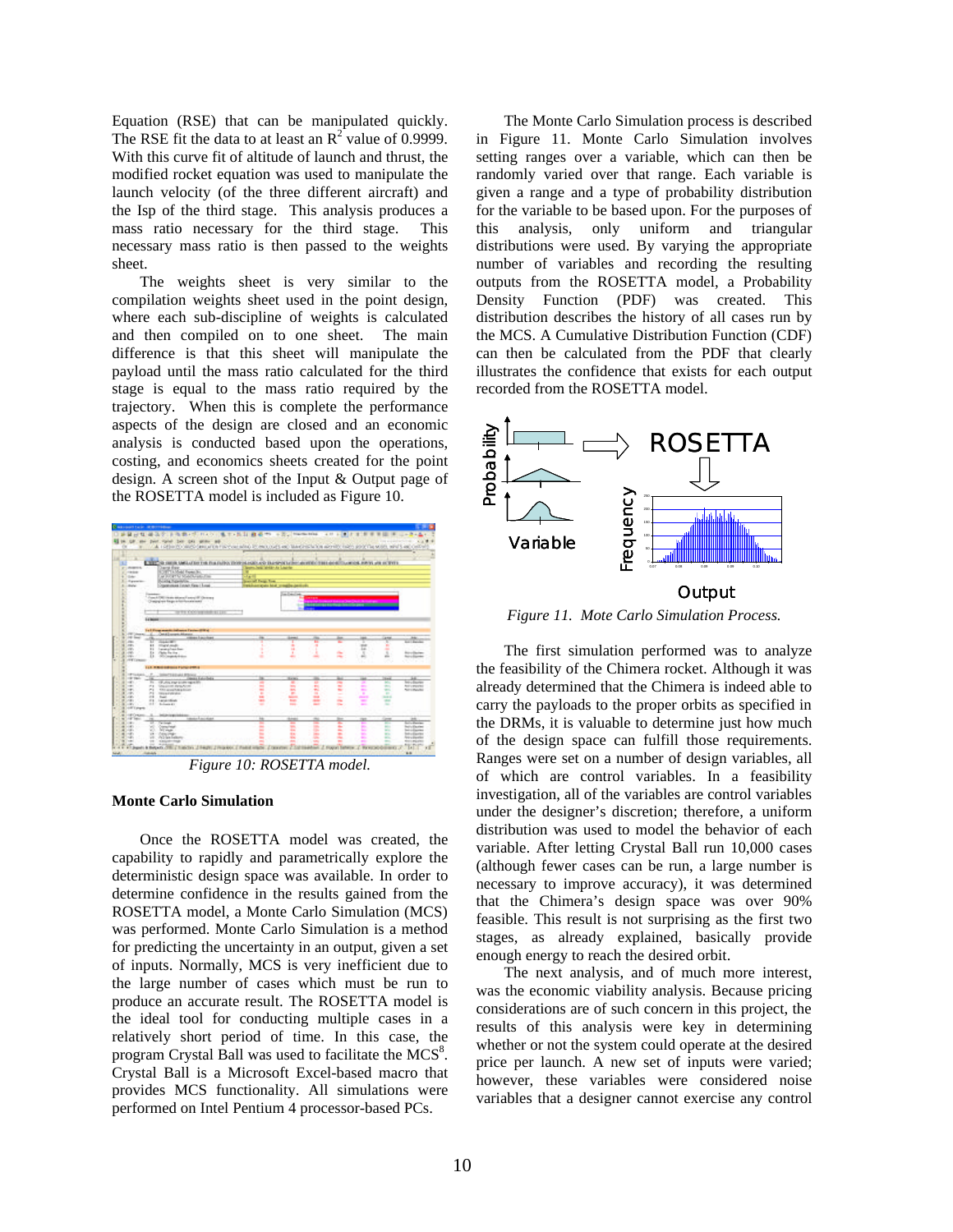over. Such variables include the number of flights per year, the program length, and others. For these variables, a triangular distribution was applied to the run ranges. A summary of the ranges and the peak of the triangular distribution for all of the variables can be seen in Table 8.

| Min                                                   | Peak     | Max |  |  |
|-------------------------------------------------------|----------|-----|--|--|
| 4                                                     | 6        | 12  |  |  |
| 5                                                     | 15       | 30  |  |  |
| 0.4                                                   | 0.8      | 1   |  |  |
| $\Omega$                                              | 0.45     |     |  |  |
| 280                                                   | 295/318* | 320 |  |  |
| $1/0.1**$<br>1st Stage Cost Factor<br>1.3<br>$\Omega$ |          |     |  |  |
| *No technology/with technology                        |          |     |  |  |
| **With or without Minuteman cost reductions           |          |     |  |  |
|                                                       |          |     |  |  |

*Table 8-: ROSETTA Design Variables.*

The limiting case for the viability analysis was for the 60 degree, 100 kg payload rocket configuration, as the greater payload weight requires a more massive support structure and thus is more expensive to build. For the initial MCS, a required NPV of 0 was set, and all vehicle performance variables were set to their baseline values. The CDF produced by this case can be seen in Figure 12. This figure shows that there is only about a 34% chance that the goal of \$5 million for the launch price is attainable if the Chimera rocket is going to break even. Generally, the desired confidence should be at 90% or above. The 90% confidence value for price per launch for the baseline case is \$6.9 million dollars. Unfortunately, at this point it does not seem very likely that the Chimera will break even if the price per launch is \$5 million.

Fortunately, there are a number of ways this result can be improved. In the baseline case the economic model assumed that the full price was being paid for the Minuteman 2-2 stage. Because the U.S. government is seeking to find alternative uses for Minuteman missiles and find ways to use them as regular rockets rather than ICBMs, it is not outrageous to assume that these rocket stages could be appropriated for a drastically reduced price. Therefore, the next MCS to be conducted evaluated the scenario in which the Minuteman stage was obtained at a 90% cost reduction. This MCS was run for the same variables, ranges, and distributions as before. The results, featured in the CDF of Figure 13, show that there is now about 90% confidence in reaching the \$5 million launch price without losing money. Given that 90% is the desired confidence, it now seems very likely that a price of \$5 million will be sufficient for the business case.



*Figure 12. CDF for Price per Flight (Baseline Case).*



*Figure 13. CDF for Price per Flight (Minuteman reduction applied).*

However, it would be a mistake to rely on an unknown price reduction to make the case for this launch system. Therefore, another avenue was explored to increase the chances of attaining the desired launch price.

One hundred twenty-five structural materials were studied for use in the fairing, third stage, and interstages. All are commercially available, though many of them are not typically used in aerospace applications. For convenience, the materials have been grouped into ten classes, shown below.

The mechanical properties of each material were evaluated to determine the relative masses of each necessary to serve the same purpose. The 21 materials requiring the least relative mass, along with their costs per unit mass and maximum operating temperatures, were passed along for Monte Carlo analysis.

There are several different varieties of solid rocket propellants currently being studied that have performance characteristics superior to conventional aluminum/ammonium perchlorate propellants, including specific impulses as high as 318 sec. Advanced fuels include boron and advanced oxidizers include hydrazinium nitroformate and ammonium dinitramide. None of the advanced propellants have costs of less than \$220/kg, however, and none of them are currently available in quantities